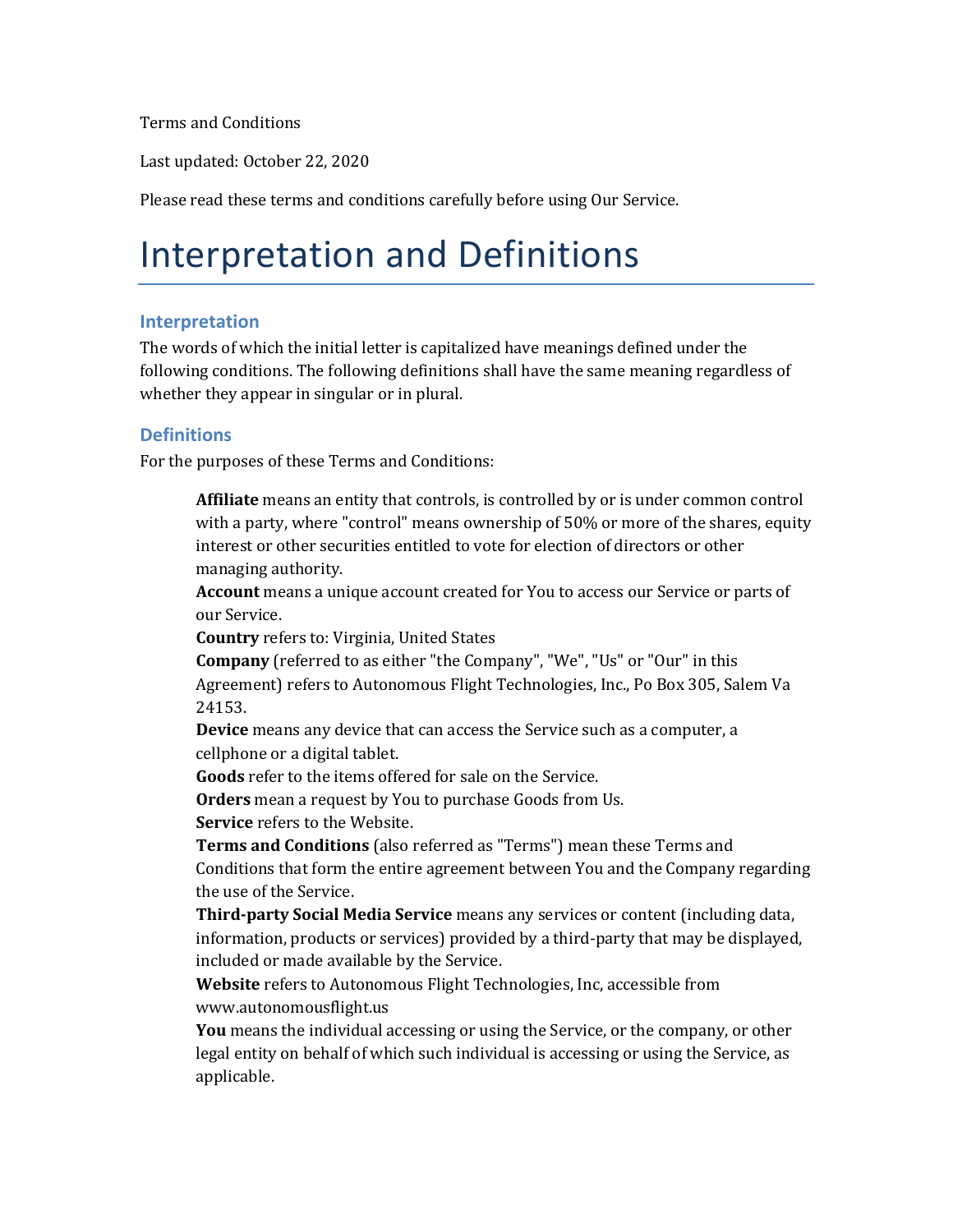## Acknowledgment

These are the Terms and Conditions governing the use of this Service and the agreement that operates between You and the Company. These Terms and Conditions set out the rights and obligations of all users regarding the use of the Service.

Your access to and use of the Service is conditioned on Your acceptance of and compliance with these Terms and Conditions. These Terms and Conditions apply to all visitors, users and others who access or use the Service.

By accessing or using the Service You agree to be bound by these Terms and Conditions. If You disagree with any part of these Terms and Conditions then You may not access the Service.

You represent that you are over the age of 18. The Company does not permit those under 18 to use the Service.

Your access to and use of the Service is also conditioned on Your acceptance of and compliance with the Privacy Policy of the Company. Our Privacy Policy describes Our policies and procedures on the collection, use and disclosure of Your personal information when You use the Application or the Website and tells You about Your privacy rights and how the law protects You. Please read Our Privacy Policy carefully before using Our Service.

# Placing Orders for Goods

By placing an Order for Goods through the Service, You warrant that You are legally capable of entering into binding contracts.

### **Your Information**

If You wish to place an Order for Goods available on the Service, You may be asked to supply certain information relevant to Your Order including, without limitation, Your name, Your email, Your phone number, Your credit card number, the expiration date of Your credit card, Your billing address, and Your shipping information.

You represent and warrant that: (i) You have the legal right to use any credit or debit card(s) or other payment method(s) in connection with any Order; and that (ii) the information You supply to us is true, correct and complete.

By submitting such information, You grant us the right to provide the information to payment processing third parties for purposes of facilitating the completion of Your Order.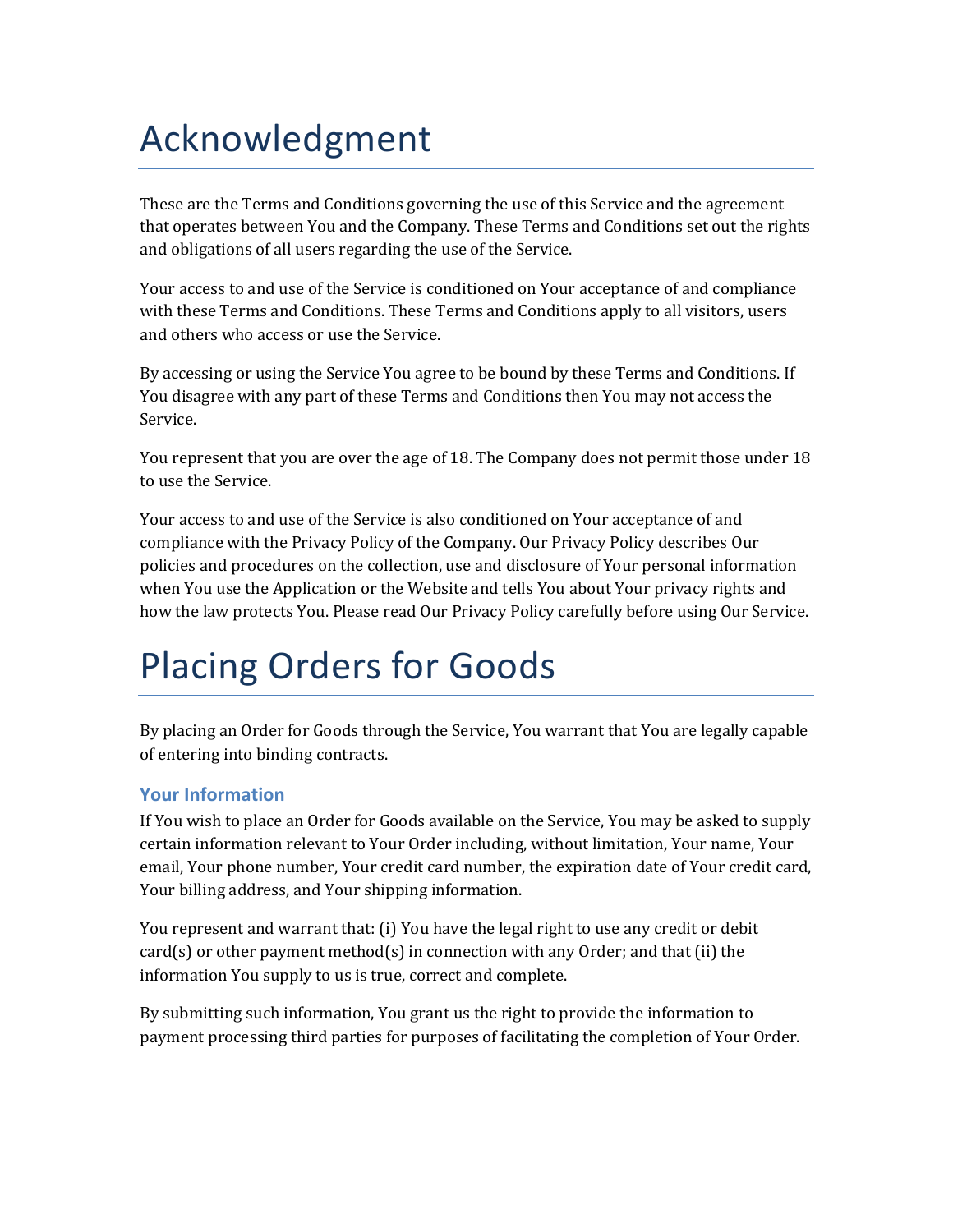#### **Order Cancellation**

We reserve the right to refuse or cancel Your Order at any time for certain reasons including but not limited to:

- Goods availability
- Errors in the description or prices for Goods
- Errors in Your Order

We reserve the right to refuse or cancel Your Order if fraud or an unauthorized or illegal transaction is suspected.

#### **Your Order Cancellation Rights**

Any Goods you purchase can only be returned in accordance with these Terms and Conditions and Our Returns Policy.

Our Returns Policy forms a part of these Terms and Conditions. Please read our Returns Policy to learn more about your right to cancel Your Order.

Your right to cancel an Order only applies to Goods that are returned in the same condition as You received them. You should also include all of the products instructions, documents and wrappings. Goods that are damaged or not in the same condition as You received them or which are worn simply beyond opening the original packaging will not be refunded. You should therefore take reasonable care of the purchased Goods while they are in Your possession.

We will reimburse You no later than 14 days from the day on which We receive the returned Goods. We will use the same means of payment as You used for the Order, and You will not incur any fees for such reimbursement.

You will not have any right to cancel an Order for the supply of any of the following Goods:

- The supply of Goods made to Your specifications or clearly personalized.
- The supply of Goods which according to their nature are not suitable to be returned, deteriorate rapidly or where the date of expiry is over.
- The supply of Goods which are not suitable for return due to health protection or hygiene reasons and were unsealed after delivery.
- The supply of Goods which are, after delivery, according to their nature, inseparably mixed with other items.
- The supply of digital content which is not supplied on a tangible medium if the performance has begun with Your prior express consent and You have acknowledged Your loss of cancellation right.

#### **Availability, Errors and Inaccuracies**

We are constantly updating Our offerings of Goods on the Service. The Goods available on Our Service may be mispriced, described inaccurately, or unavailable, and We may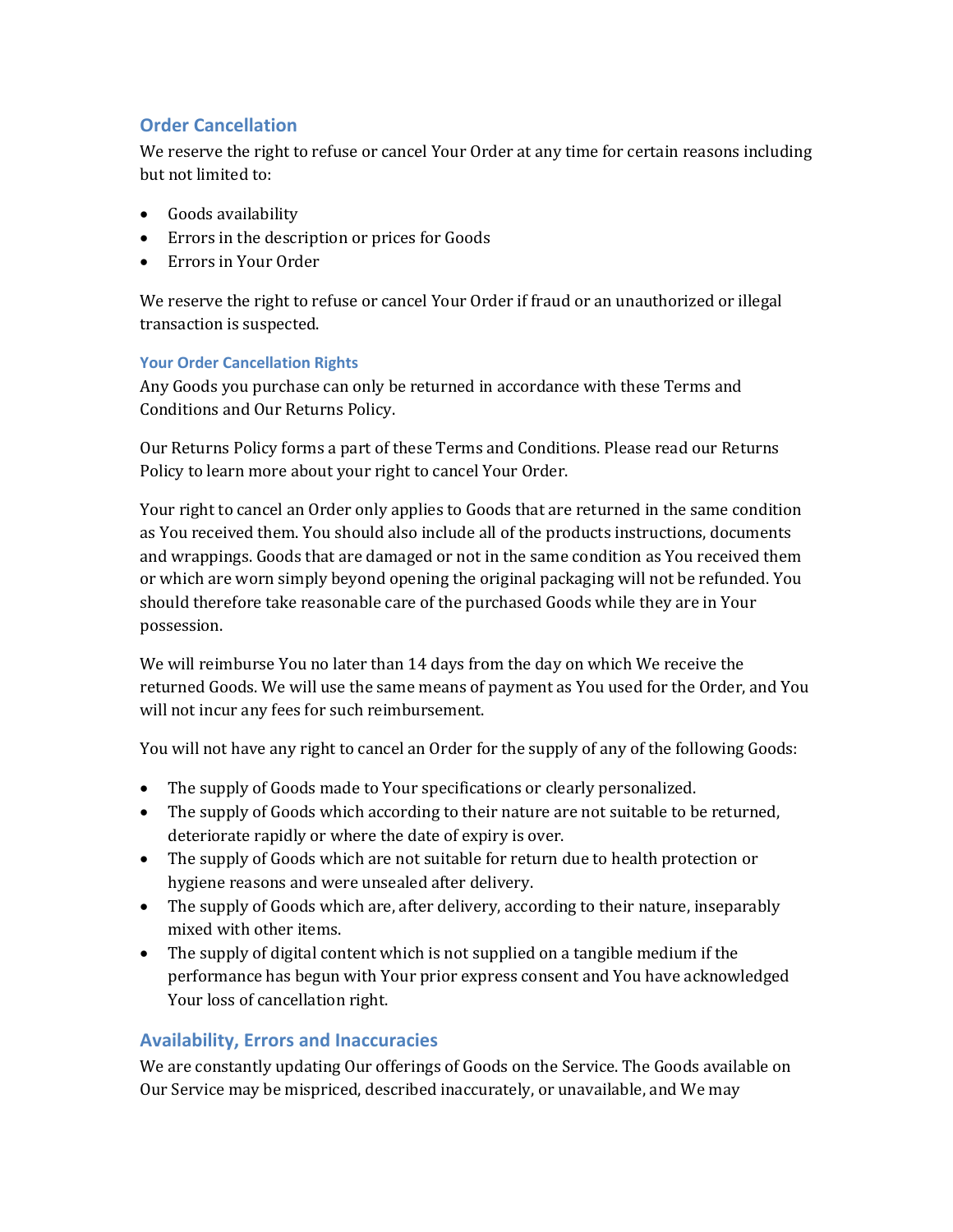experience delays in updating information regarding our Goods on the Service and in Our advertising on other websites.

We cannot and do not guarantee the accuracy or completeness of any information, including prices, product images, specifications, availability, and services. We reserve the right to change or update information and to correct errors, inaccuracies, or omissions at any time without prior notice.

#### **Prices Policy**

The Company reserves the right to revise its prices at any time prior to accepting an Order.

The prices quoted may be revised by the Company subsequent to accepting an Order in the event of any occurrence affecting delivery caused by government action, variation in customs duties, increased shipping charges, higher foreign exchange costs and any other matter beyond the control of the Company. In that event, You will have the right to cancel Your Order.

#### **Payments**

All Goods purchased are subject to a one-time payment. Payment can be made through various payment methods we have available, such as Visa, MasterCard, Affinity Card, American Express cards or online payment methods (PayPal, for example).

Payment cards (credit cards or debit cards) are subject to validation checks and authorization by Your card issuer. If we do not receive the required authorization, We will not be liable for any delay or non-delivery of Your Order.

### User Accounts

When You create an account with Us, You must provide Us information that is accurate, complete, and current at all times. Failure to do so constitutes a breach of the Terms, which may result in immediate termination of Your account on Our Service.

You are responsible for safeguarding the password that You use to access the Service and for any activities or actions under Your password, whether Your password is with Our Service or a Third-Party Social Media Service.

You agree not to disclose Your password to any third party. You must notify Us immediately upon becoming aware of any breach of security or unauthorized use of Your account.

You may not use as a username the name of another person or entity or that is not lawfully available for use, a name or trademark that is subject to any rights of another person or entity other than You without appropriate authorization, or a name that is otherwise offensive, vulgar or obscene.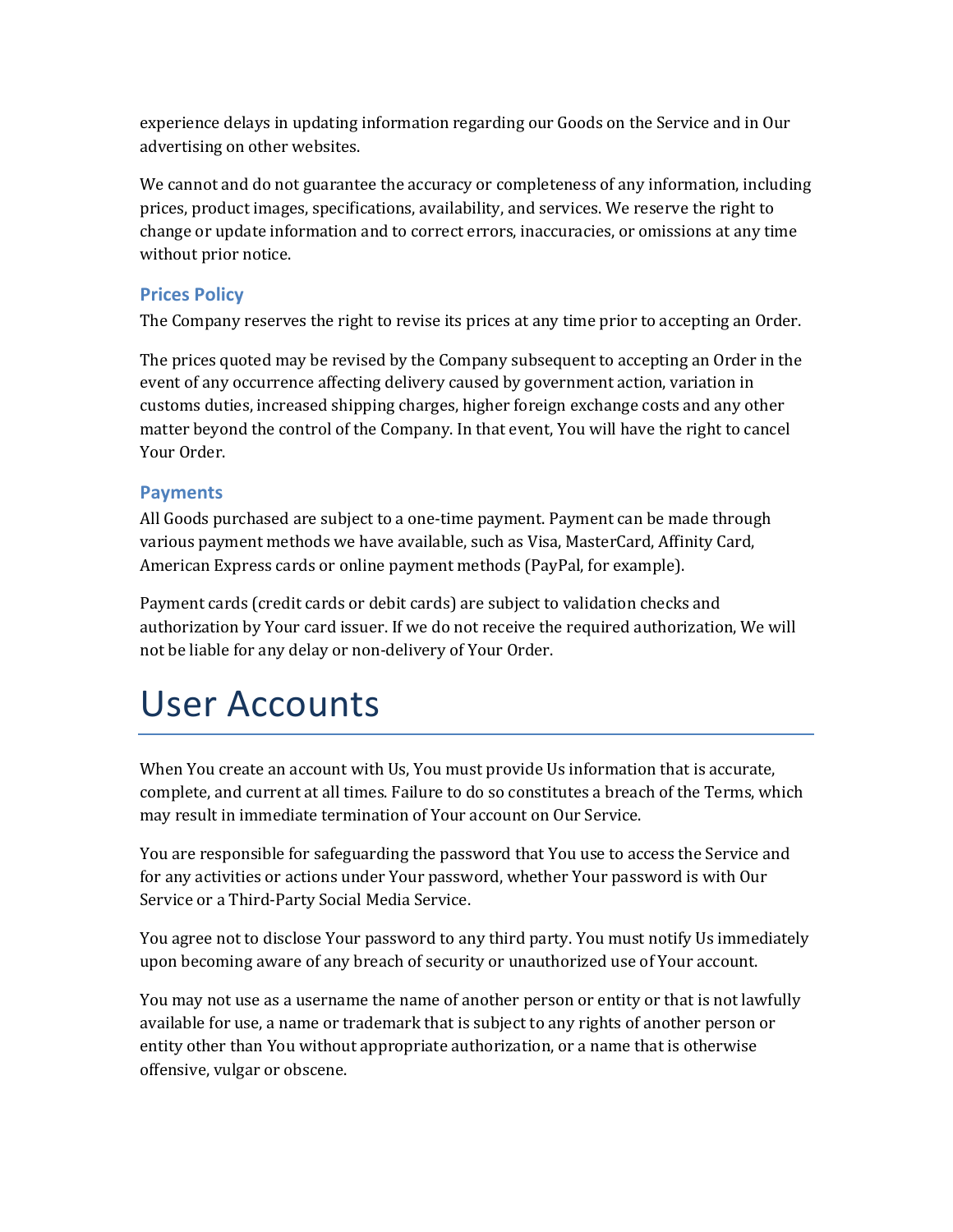# Links to Other Websites

Our Service may contain links to third-party web sites or services that are not owned or controlled by the Company.

The Company has no control over, and assumes no responsibility for, the content, privacy policies, or practices of any third party web sites or services. You further acknowledge and agree that the Company shall not be responsible or liable, directly or indirectly, for any damage or loss caused or alleged to be caused by or in connection with the use of or reliance on any such content, goods or services available on or through any such web sites or services.

We strongly advise You to read the terms and conditions and privacy policies of any thirdparty web sites or services that You visit.

### Termination

We may terminate or suspend Your Account immediately, without prior notice or liability, for any reason whatsoever, including without limitation if You breach these Terms and Conditions.

Upon termination, Your right to use the Service will cease immediately. If You wish to terminate Your Account, You may simply discontinue using the Service.

## Limitation of Liability

Notwithstanding any damages that You might incur, the entire liability of the Company and any of its suppliers under any provision of this Terms and Your exclusive remedy for all of the foregoing shall be limited to the amount actually paid by You through the Service or 100 USD if You haven't purchased anything through the Service.

To the maximum extent permitted by applicable law, in no event shall the Company or its suppliers be liable for any special, incidental, indirect, or consequential damages whatsoever (including, but not limited to, damages for loss of profits, loss of data or other information, for business interruption, for personal injury, loss of privacy arising out of or in any way related to the use of or inability to use the Service, third-party software and/or third-party hardware used with the Service, or otherwise in connection with any provision of this Terms), even if the Company or any supplier has been advised of the possibility of such damages and even if the remedy fails of its essential purpose.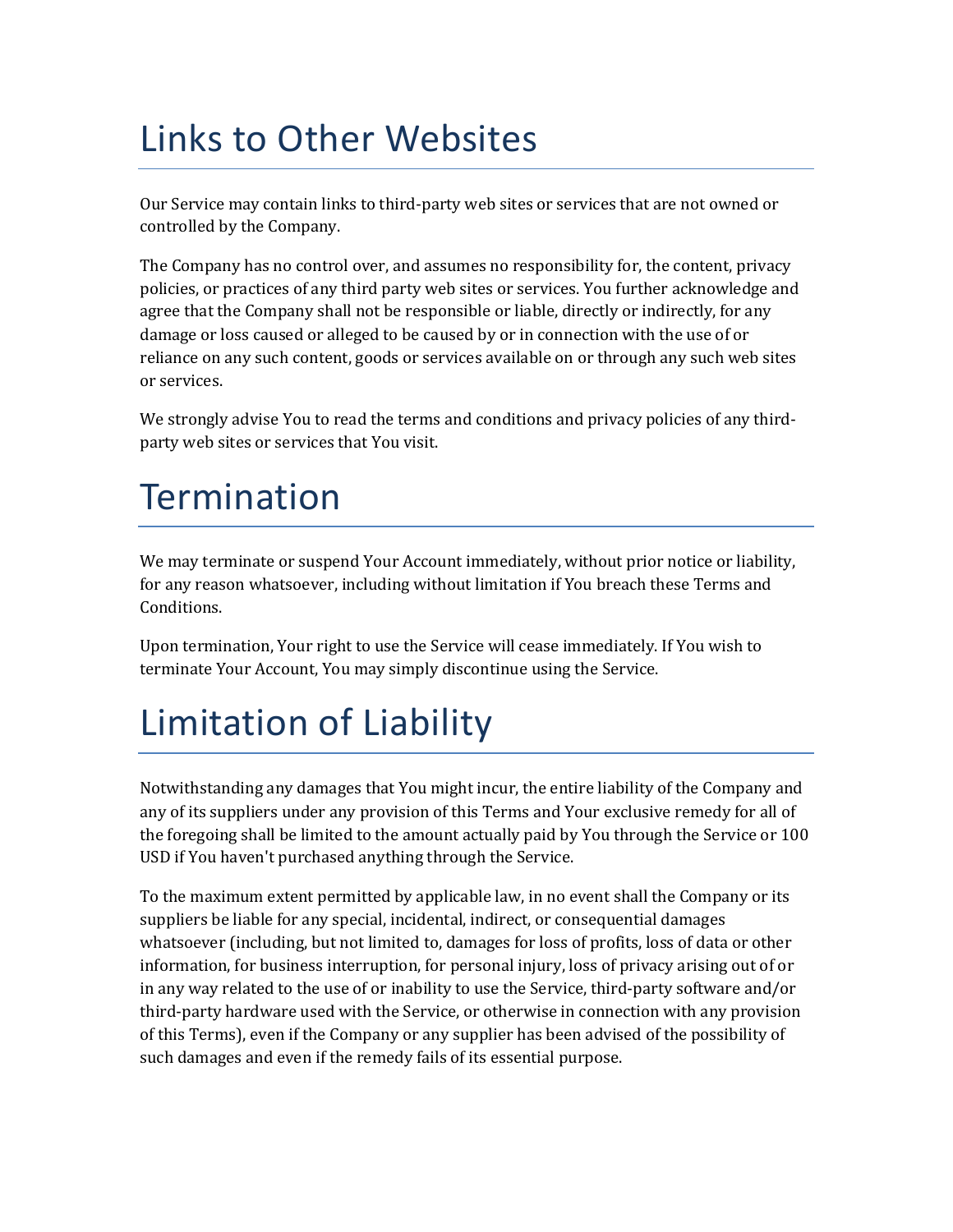Some states do not allow the exclusion of implied warranties or limitation of liability for incidental or consequential damages, which means that some of the above limitations may not apply. In these states, each party's liability will be limited to the greatest extent permitted by law.

# "AS IS" and "AS AVAILABLE" Disclaimer

The Service is provided to You "AS IS" and "AS AVAILABLE" and with all faults and defects without warranty of any kind. To the maximum extent permitted under applicable law, the Company, on its own behalf and on behalf of its Affiliates and its and their respective licensors and service providers, expressly disclaims all warranties, whether express, implied, statutory or otherwise, with respect to the Service, including all implied warranties of merchantability, fitness for a particular purpose, title and non-infringement, and warranties that may arise out of course of dealing, course of performance, usage or trade practice. Without limitation to the foregoing, the Company provides no warranty or undertaking, and makes no representation of any kind that the Service will meet Your requirements, achieve any intended results, be compatible or work with any other software, applications, systems or services, operate without interruption, meet any performance or reliability standards or be error free or that any errors or defects can or will be corrected.

Without limiting the foregoing, neither the Company nor any of the company's provider makes any representation or warranty of any kind, express or implied:  $(i)$  as to the operation or availability of the Service, or the information, content, and materials or products included thereon; (ii) that the Service will be uninterrupted or error-free; (iii) as to the accuracy, reliability, or currency of any information or content provided through the Service; or (iv) that the Service, its servers, the content, or e-mails sent from or on behalf of the Company are free of viruses, scripts, trojan horses, worms, malware, timebombs or other harmful components.

Some jurisdictions do not allow the exclusion of certain types of warranties or limitations on applicable statutory rights of a consumer, so some or all of the above exclusions and limitations may not apply to You. But in such a case the exclusions and limitations set forth in this section shall be applied to the greatest extent enforceable under applicable law.

# Governing Law

The laws of the Country, excluding its conflicts of law rules, shall govern this Terms and Your use of the Service. Your use of the Application may also be subject to other local, state, national, or international laws.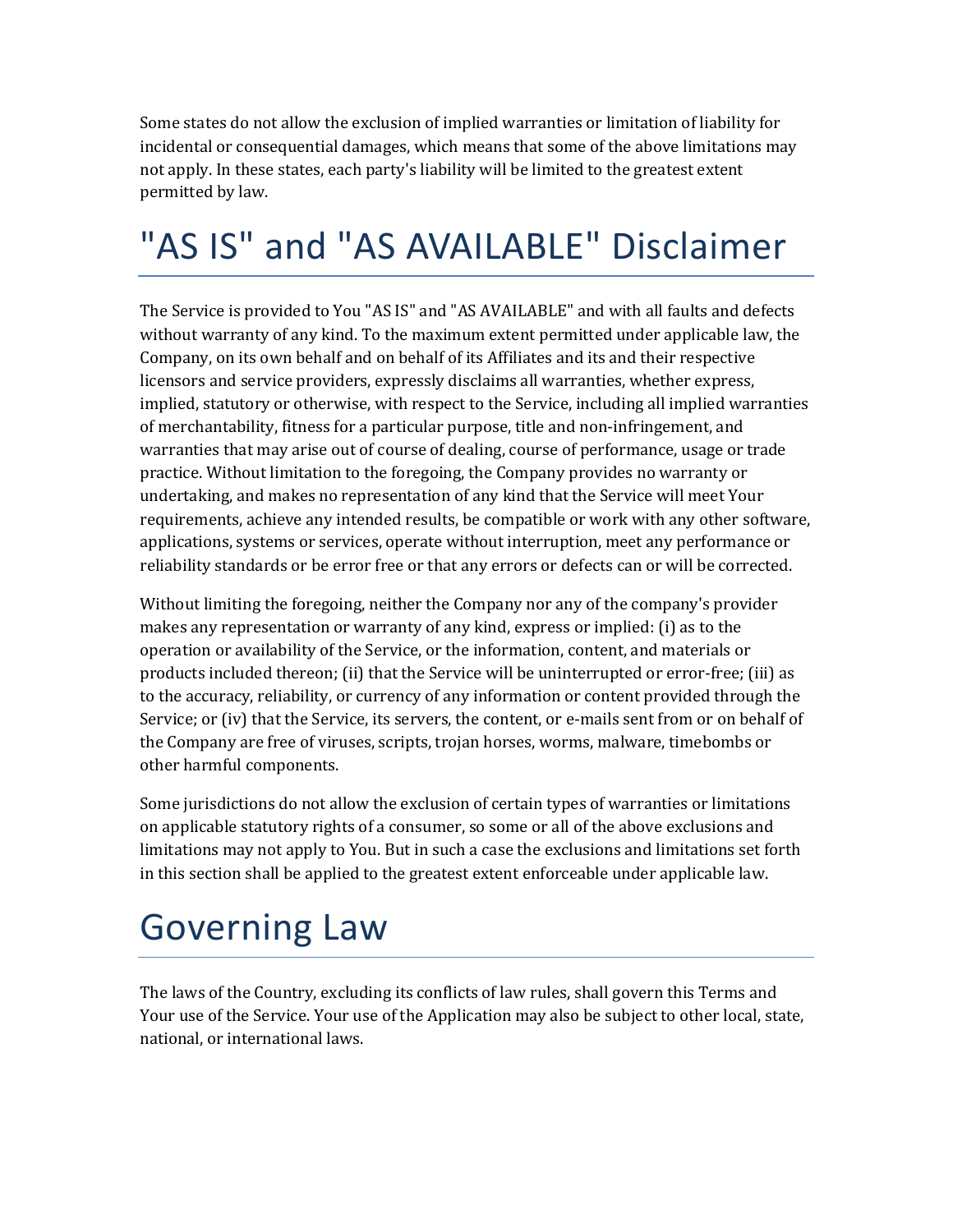## Disputes Resolution

If You have any concern or dispute about the Service, You agree to first try to resolve the dispute informally by contacting the Company.

# For European Union (EU) Users

If You are a European Union consumer, you will benefit from any mandatory provisions of the law of the country in which you are resident in.

## United States Legal Compliance

You represent and warrant that (i) You are not located in a country that is subject to the United States government embargo, or that has been designated by the United States government as a "terrorist supporting" country, and (ii) You are not listed on any United States government list of prohibited or restricted parties.

### Severability and Waiver

### **Severability**

If any provision of these Terms is held to be unenforceable or invalid, such provision will be changed and interpreted to accomplish the objectives of such provision to the greatest extent possible under applicable law and the remaining provisions will continue in full force and effect.

### **Waiver**

Except as provided herein, the failure to exercise a right or to require performance of an obligation under this Terms shall not effect a party's ability to exercise such right or require such performance at any time thereafter nor shall be the waiver of a breach constitute a waiver of any subsequent breach.

## Translation Interpretation

These Terms and Conditions may have been translated if We have made them available to You on our Service. You agree that the original English text shall prevail in the case of a dispute.